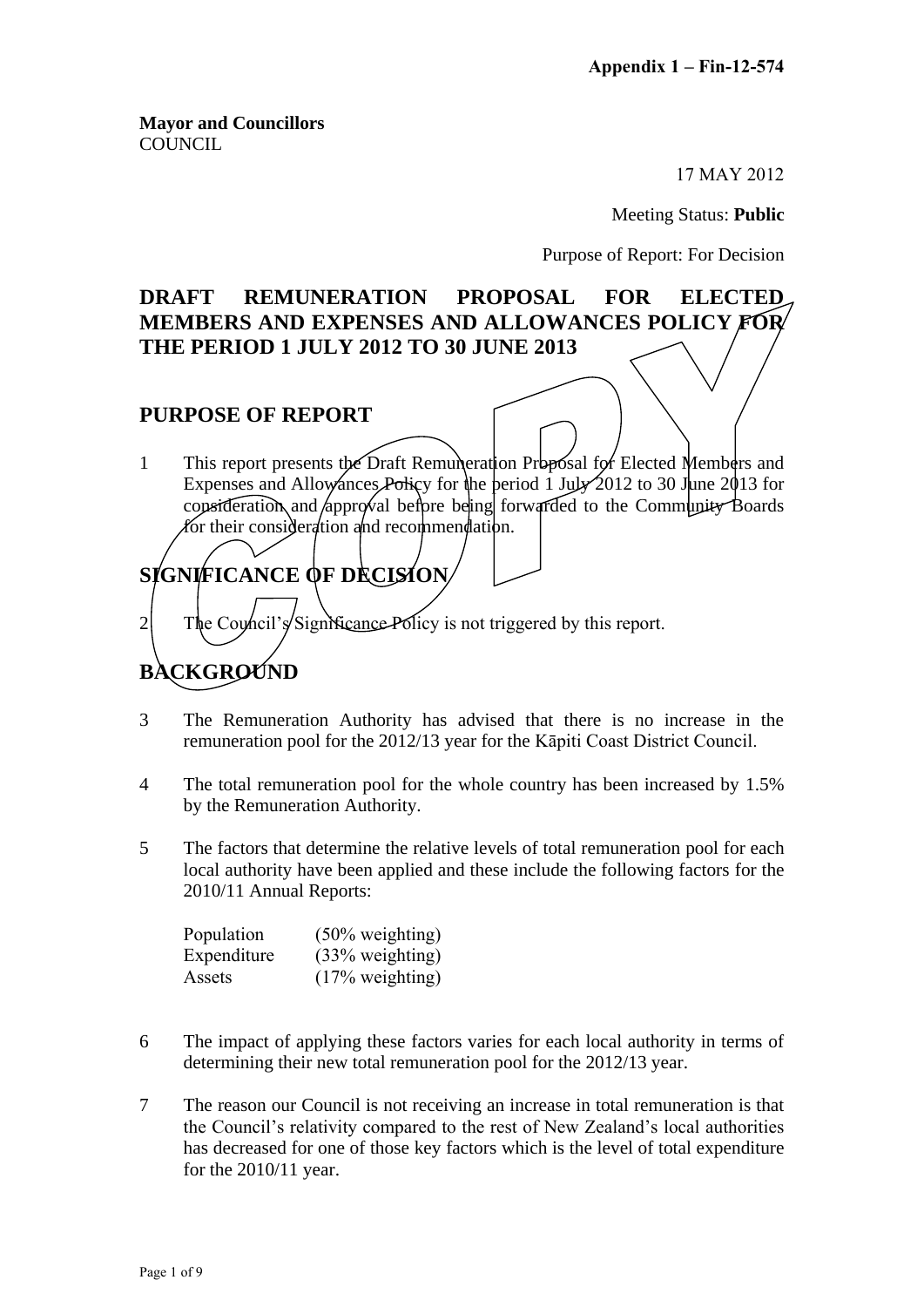- 8 In the 2009/10 year included in Council's expenditure was an item called "Impairment of Assets" totalling \$8.2 million. This was for the design and investigation costs of the Western Link Road which was previously recorded against capital expenditure but once the Government announced the Expressway and the Council was no longer building the Western Link Road those initial design and investigation costs needed to be written back against operating costs.
- 9 As a consequence, the 2009/10 year showed an \$8.2 million higher level of operating expenditure than normal and that higher figure was taken into account when the Remuneration Authority calculated the remuneration pools for the 2011/12 year.
- 10 The total operating expenditure decreased for the 2011/12 year compared to the previous year and as a consequence that has impacted on Council's share of the total remuneration pool for Elected Members.
- 11 As a consequence,  $K\bar{z}$  points for the share of the *femuneration* pool have decreased from the previous financial year but as for all Councils where the points have dropped, the previous year's remuneration levels are being retained.
- 12 The remuneration pool is set by the Remuneration Authority. The Remuneration Authority regulates the maximum remuneration pool and approves recommendations received from the local authorities on the allocation of remuneration for their various Elected Member positions. The funding for remuneration is provided by each local authority.
- 13 The remuneration pool must cover:
	- Councillors' Remuneration; and
	- Half Community Board Remuneration.
- 14 The remuneration pool does not cover:
	- Resource Consent Hearings;
	- Payments to Community or Iwi Representatives;
	- Expense Reimbursement; and
	- Mileage Claims.
- 15 Resource Consent Hearing Fees Definitions of a Resource Consent Hearing and fees are included in Sections 5 and 12 of the Local Government Elected Members (2011/12) (Certain Local Authorities) Determination (No 2) 2011, (relevant parts are attached as Appendix 3) Resource Consent Hearing fees are payable to the Chairperson of the Resource Consent Hearing Committee at a rate of \$100 per hour of hearing time and to a member at a rate of \$80 per hour of hearing time. For hearing times of less than one hour, the fee is apportioned accordingly. Fees for pre-hearing meetings may only be paid to one member. The Mayor is unable to be paid resource consent hearing fees unless first approved by the Remuneration Authority. The Remuneration Authority has advised that these clauses should not change for the 2012/13 year.
- 16 The Council needs to consider and approve a draft Remuneration Proposal for Elected Members for the period 1 July 2012 to 30 June 2013. This then needs to be considered by each of the Community Boards who, in May, will then each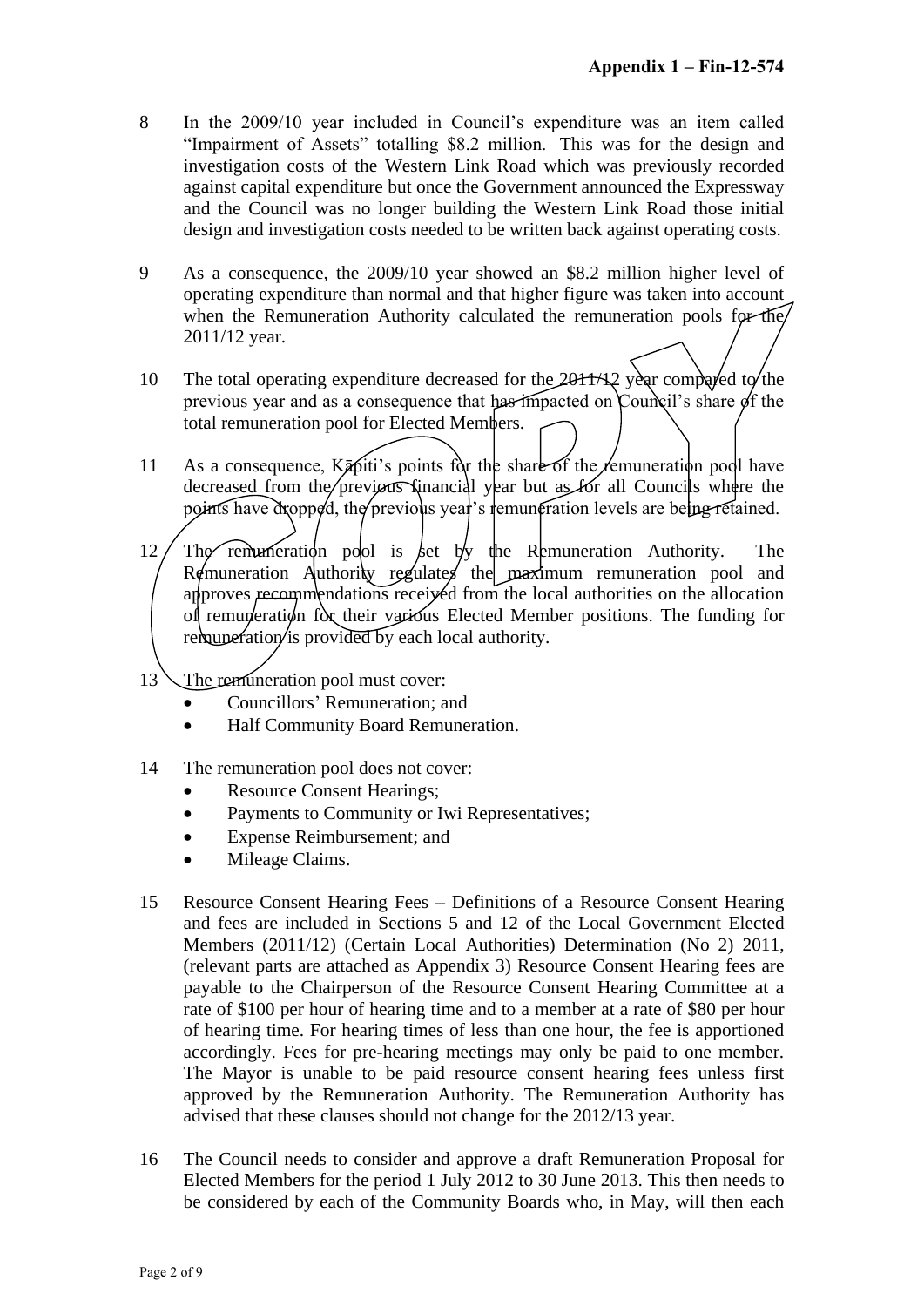make a recommendation to the Council. The Council will then consider their recommendations and approve a final Remuneration Proposal for submission to the Remuneration Authority at the Council meeting on 28 June 2012.

17 A local authority may reimburse expenses to its Councillors and Community Board Members in accordance with its expense rules and guidelines approved by the Remuneration Authority. The Council needs to consider and approve a draft Expenses and Allowances Policy and this will be included in the same process as the draft Remuneration Proposal as outlined above.

## **CONSIDERATIONS**

#### **Issues and Options**

- 18 The total remuneration pool as established by the Remuneration Authority for each Council needs to cover the Councillor remuneration and half of the Community Board remuneration.
- 19 The Council's remuneration pool for the  $2012/13$  year is as follows:  $\text{Total } x$ ailable remuneration to cover Councillors and half the Community Board remuneration \$360,910
- $2\theta$  The remumeration for Elected Members can be based as follows:
	- salary only;  $or'$
	- salary/plus meeting fees (except for Community Boards which are salary only – Remuneration Authority ruling)
- 21 Some Councils have opted to base remuneration on salary only while others have continued to retain some form of meeting fee payment.
- 22 It is recommended that the Council continues to base remuneration on salary only due to the extra administration time and costs of paying separate meeting fees.
- 23 Given that the relevant parts of the Governance Structure, approved in November 2010, have not changed substantially, there is no justification at this stage for putting forward options for changes to the basis of the Elected Members' remuneration. The relative weightings for each of the Elected Members' positions were agreed by the Council for the 2011/12 Remuneration Proposal last year.
- 24 Therefore it is recommended that the remuneration for Elected Members remain the same as for the 2011/12 year.

#### **Expenses and Allowances Policy**

25 The Remuneration Authority recognises that each local authority has its own characteristics, which means that a single set of expense rules and allowance rules is not appropriate for all local authorities. The Authority expects each local authority to develop its own rules for payment of expenses and the provision of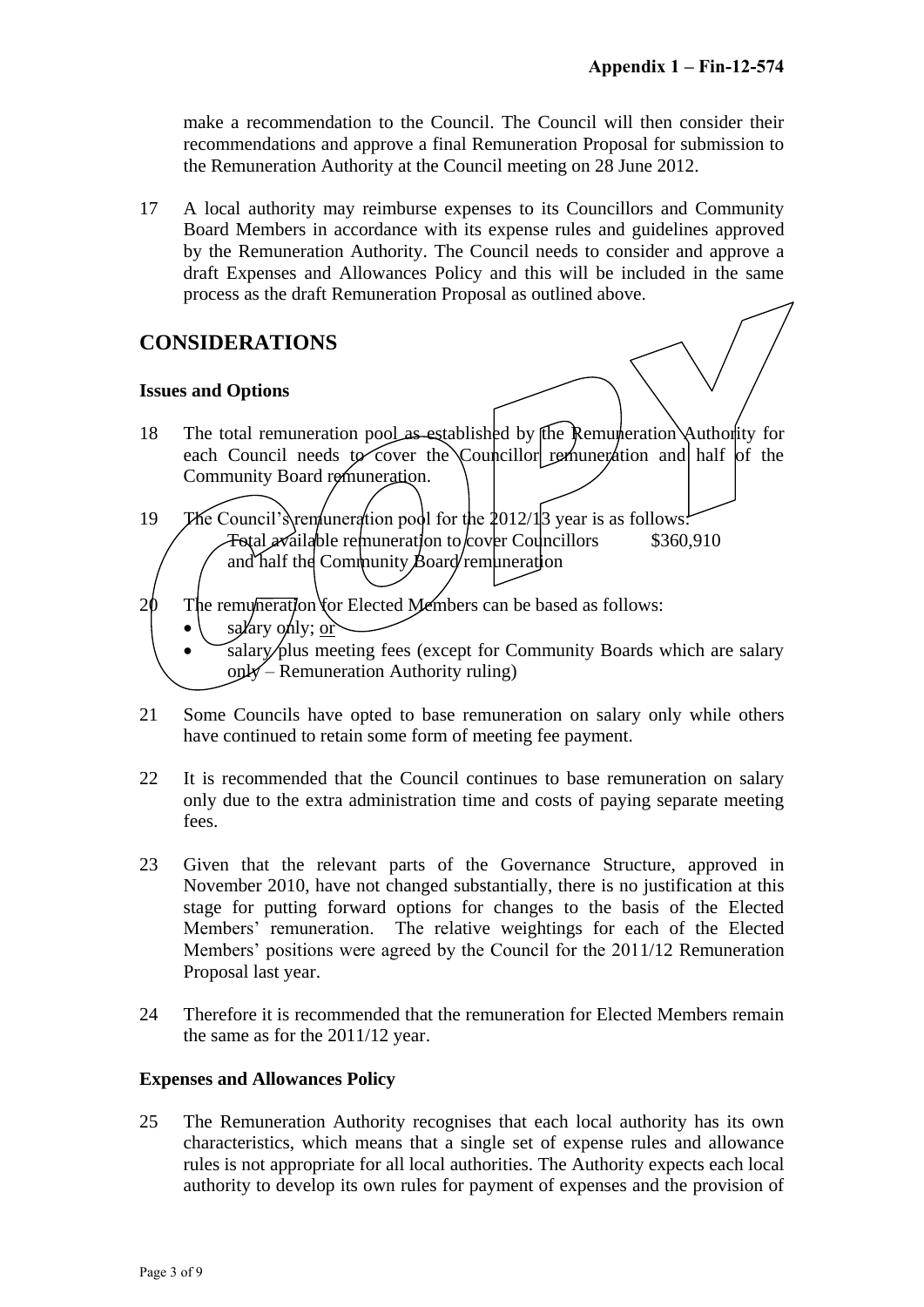allowances, which will then be subject to Remuneration Authority approval before they can be implemented.

- 26 The Remuneration Authority's expectations for the rules surrounding the payment of expenses and provision of allowances are as follows:
	- *31.1 Payment of Expenses*

The rules should clearly state:

- the persons to whom expenses may be paid or reimbursed;
- $\bullet$  the general types of expenses which may be paid or reimbursed (and) possibly some guidance on which expenses can be paid in advance and which should be subject to reimbursement);
- $\bullet$  the levels of documentation required (separately for reimbursement and payment in advance);
- the Authorities required for approval; and
- any maximums or guidance on acceptable levels of expenditure.

*31.2 Vehicle Mileage Allowance*

- (1) A local authority may pay a member or a member of a community  $\beta$ board a vehicle mileage allowance for travel by the member on a day, but only if:
	- (a) the member is not/otherwise provided with a vehicle by the **local authority; and**
	- $(b)$  the distance travelled by the member on the day exceeds the threshold distance; and
	- $(c)$  the travel is—
		- (i) in a private vehicle; and
		- (ii) on the local authority's business; and
		- (iii) by the most direct route that is reasonable in the circumstances.
- (2) The vehicle mileage allowance payable to a member in respect of a day is payable only for that part of the member's travel that exceeds the threshold distance.
- (3) The maximum vehicle mileage allowance payable to a member for the period of this determination is—
	- (a) \$0.74 per kilometre for the first 5 000 kilometres:
	- (b) \$0.35 per kilometre for any distance over 5 000 kilometres.
- (4) In this clause:
	- **on the local authority's business** includes—
	- (a) on the business of any community board of the local authority; and
	- (b) travel to and from a member's residence to the offices of the local authority or a community board

**threshold distance** means the distance set by the local authority, which must not be less than 30 kilometres.

28 The draft Expenses and Allowances Policy is attached as Appendix 2.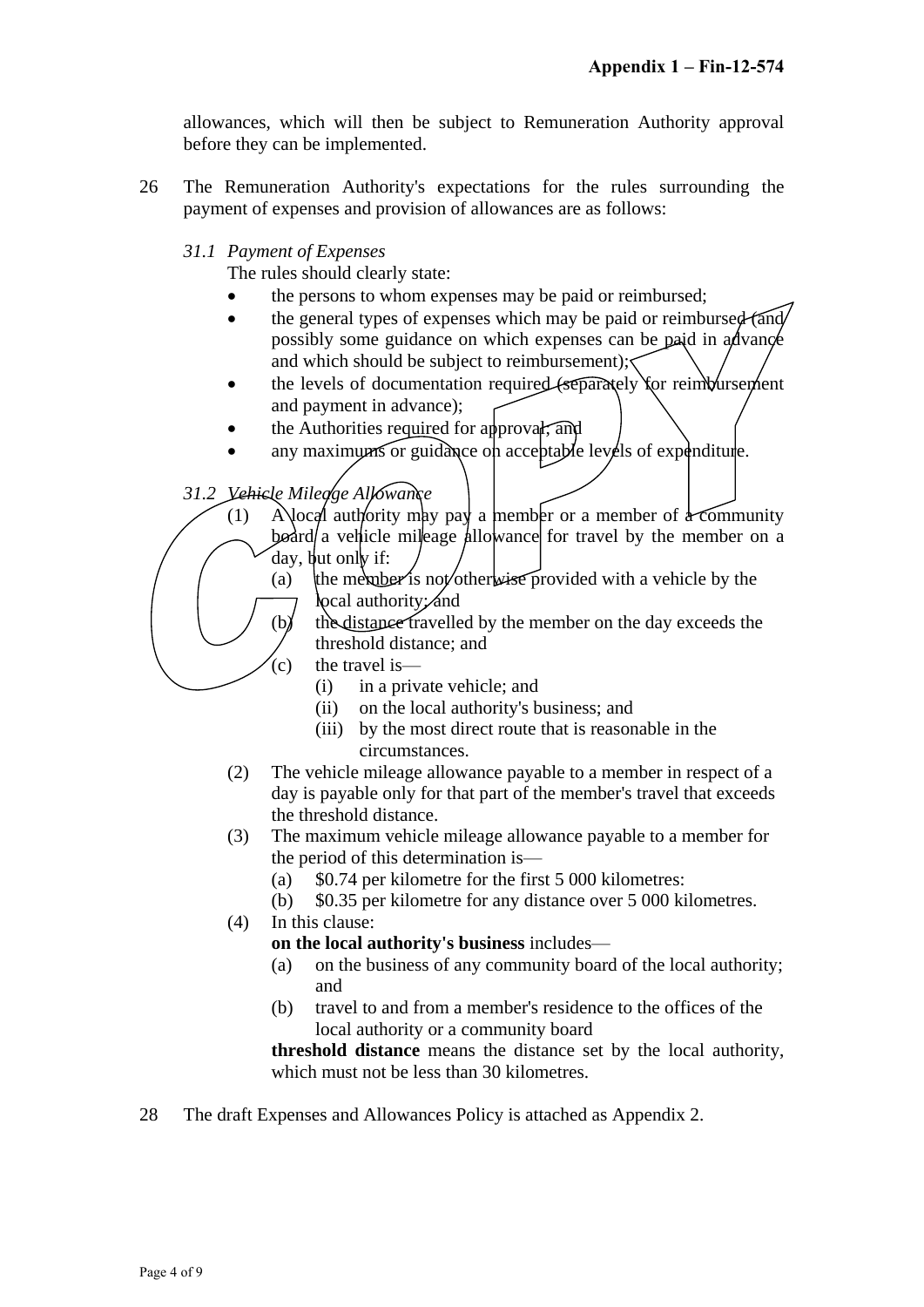29 Broadband

The Council will either provide a broadband connection or, where Councillors have an existing broadband connection Council will reimburse the cost. This is only available for Councillors and Community Board Chairpersons.

- 30 The other expenses payable in the current Expenses and Allowances Policy are fairly standard. While most accommodation and travel is pre-booked and paid for by the Council there may be other incidental costs such as taxi fares and meals which may be claimed.
- 31 **Proposed timetable for the Draft Remuneration Proposal for Elected Members and Expenses and Allowances Policy approval process**



Note: The Waikanae Community Board (WCB) will consider the draft Remuneration Proposal and Expenses and Allowance Policy based on the Council report prior to this meeting to avoid the need for an additional WCB meeting in the required timeframe.

Council Meetings

| 28 June 2012     | - Approval of Final Remuneration Proposal and Expenses<br>and Allowances Policy (after considering views from<br>Community Boards).                                    |
|------------------|------------------------------------------------------------------------------------------------------------------------------------------------------------------------|
| 28 June 2012     | - Submission of Final Remuneration Proposal for Elected<br>Members and Expenses and Allowances Policy to the<br>Remuneration Authority for consideration and approval. |
| <b>July 2012</b> | - Remuneration Authority considers proposal and issues a<br>Determination.                                                                                             |

#### **Financial Considerations**

32 There is sufficient budget provision in the draft Annual Plan to cover the Elected Members' remuneration pool in 2012/13.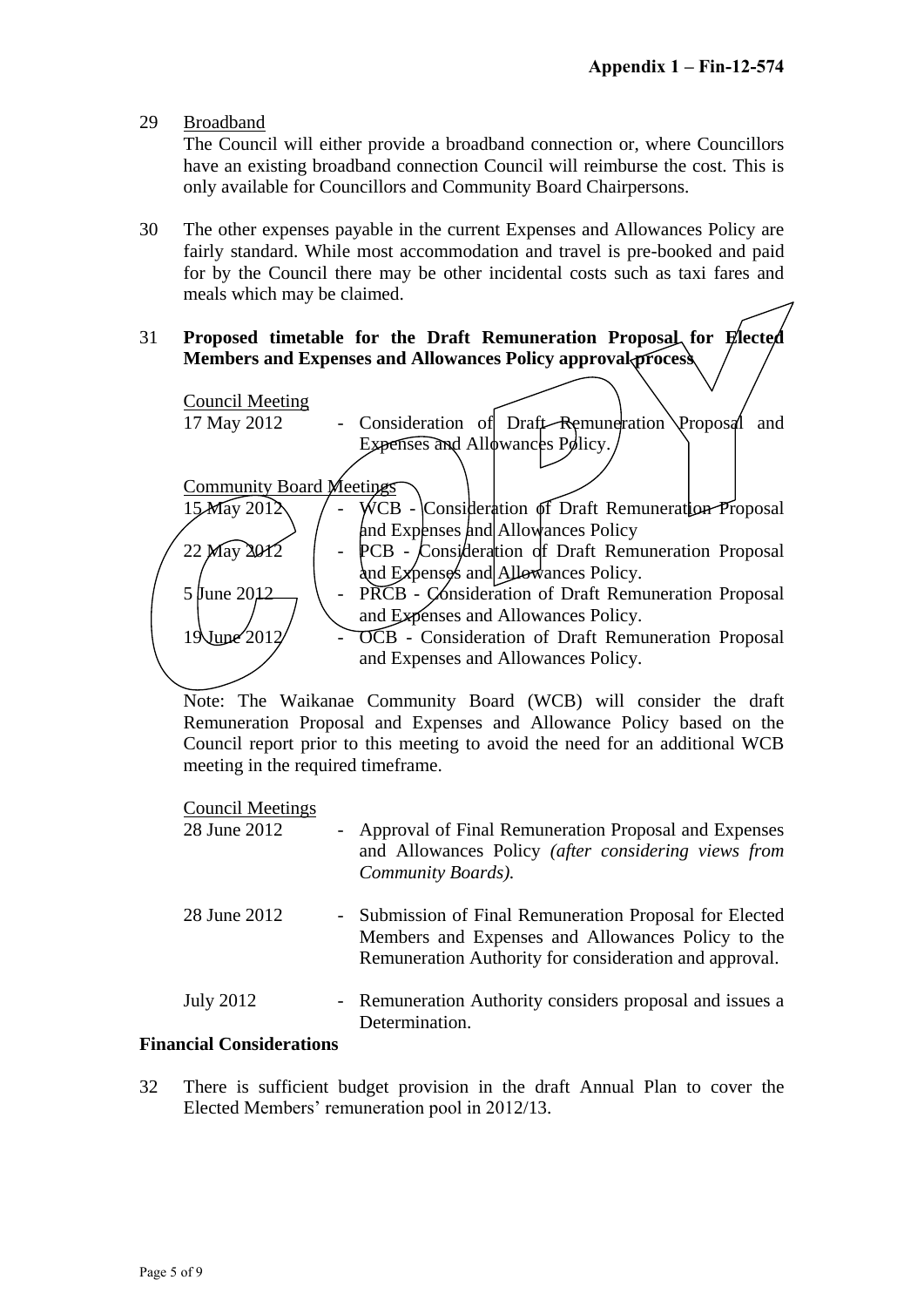#### **Legal Considerations**

33 The Council must comply with the determinations as set by the Remuneration Authority.

#### **Consultation**

34 This current paper, together with the draft Remuneration Proposal, will be circulated to all the Community Boards for their consideration and comment.

#### **Policy Implications**

35 Once the final Remuneration Proposal is approved by the Remuneration Authority this will be the new Elected Members' Remuneration Policy for this Council for the period 1 July 2012 to 30 June 2013.

#### **Publicity Considerations**

**Delegations**

- 36 A press release will be prepared in relation to this paper.
- $37$  The Council has not delegated this authority to any of its committees or subcommittees.

## **RECOMMENDATIONS**

- 38 That the Council adopts the draft Remuneration Proposal for Elected Members based on the same remuneration levels for each Elected Member position that applied for 2011/12 as outlined in Appendix 1 to this report Fin-12-560.
- 39 That the Council adopts the Draft Expenses and Allowances Policy as set out in Appendix 2 to this report FIN-12-560.
- 40 That the draft Remuneration Proposal for the Community Boards and the draft Expenses and Allowances Policy be presented to each Community Board for their comments and recommendations.

#### **Report prepared by:**

#### **Warwick Read GROUP MANAGER FINANCE**

#### **Attachments:**

Appendix 1 – Draft Remuneration Proposal

- Appendix 2 Draft Council's Expenses and Allowances Policy
- Appendix  $3 -$  Section 5 & 12 of the Local Government Elected Members (2011/12) (Certain Local Authorities) Determination (No 2) 2011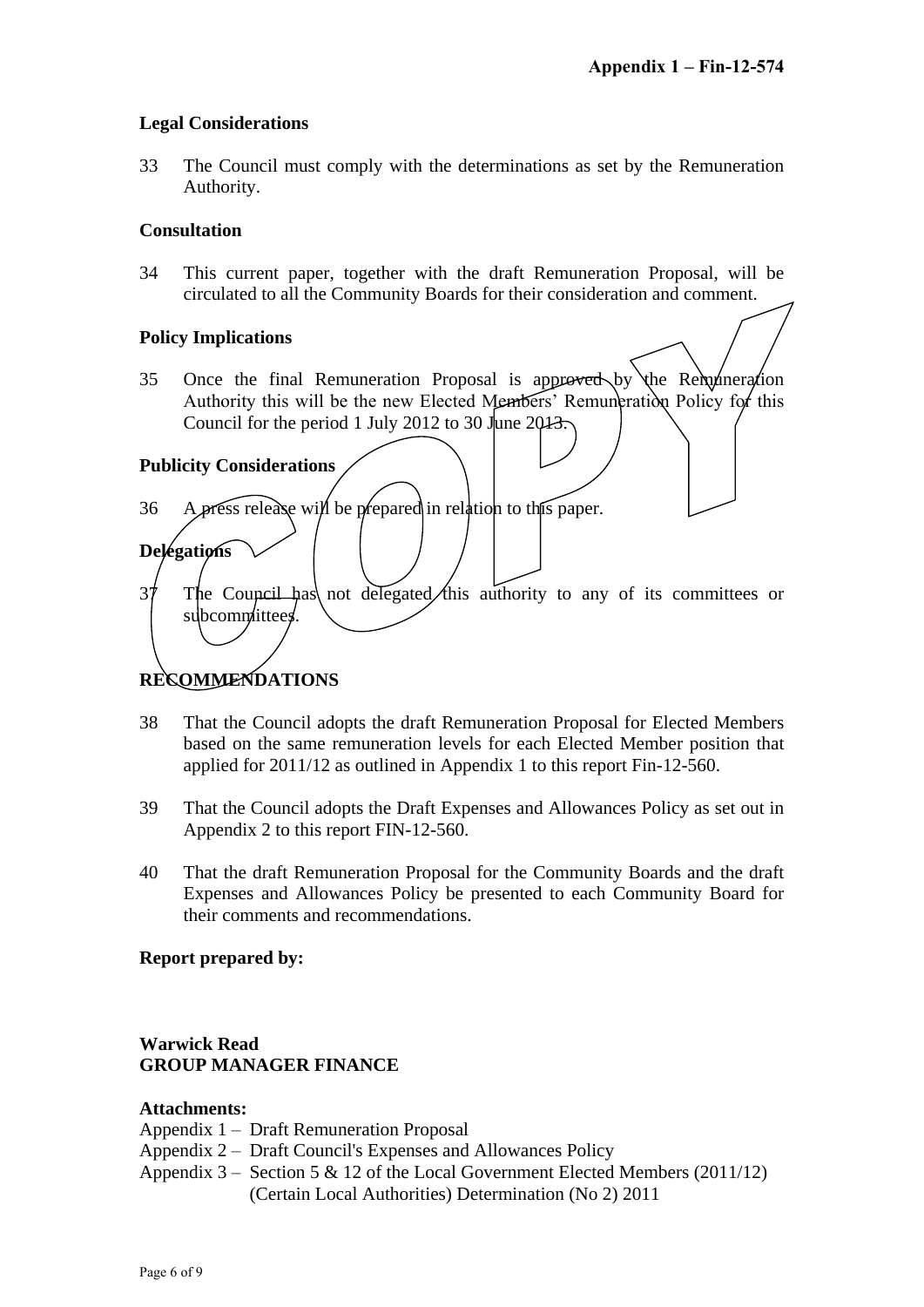|                                                                  |                                        |                           |                   |                          |                                    |                                                             |                                                                   |                                                                                  |                                                                                                                       | Appendix 1 - Fin-12-560                                                                         |
|------------------------------------------------------------------|----------------------------------------|---------------------------|-------------------|--------------------------|------------------------------------|-------------------------------------------------------------|-------------------------------------------------------------------|----------------------------------------------------------------------------------|-----------------------------------------------------------------------------------------------------------------------|-------------------------------------------------------------------------------------------------|
|                                                                  |                                        |                           |                   |                          |                                    | Kapiti Coast District Council Remuneration Proposal 2012/13 |                                                                   |                                                                                  |                                                                                                                       |                                                                                                 |
|                                                                  |                                        |                           |                   |                          | Council Remuneration - Salary 100% |                                                             |                                                                   |                                                                                  |                                                                                                                       |                                                                                                 |
|                                                                  | Paekākāriki Community Board            |                           |                   |                          |                                    |                                                             | proposed Remuneration 60% of other Community Boards' Remuneration |                                                                                  |                                                                                                                       |                                                                                                 |
|                                                                  |                                        |                           |                   |                          |                                    |                                                             |                                                                   |                                                                                  |                                                                                                                       |                                                                                                 |
|                                                                  |                                        | <u>ដើ</u>                 | Ëš.               |                          |                                    |                                                             | <b>Total Remuneration</b>                                         | Remuneration<br>adjustment for                                                   | New total                                                                                                             |                                                                                                 |
|                                                                  |                                        | Hours<br>$\sum_{i=1}^{n}$ | Hours<br>្លុ      | Position<br>Points for   | Calculation                        | annum<br>Total Points per                                   | Remuneration Pool                                                 | covered by appointment back to<br><b>Community Boards</b>                        | <b>Council position</b>                                                                                               | position<br>remuneration per Remuneration per                                                   |
| Council                                                          |                                        |                           |                   |                          |                                    |                                                             |                                                                   |                                                                                  |                                                                                                                       |                                                                                                 |
| Deputy Mayor                                                     |                                        | $\overline{3}$            | 1150              | <u>्य</u>                |                                    | 1,380                                                       | 536,283                                                           |                                                                                  | \$36,283                                                                                                              | \$36,283                                                                                        |
|                                                                  |                                        |                           |                   |                          |                                    |                                                             |                                                                   |                                                                                  |                                                                                                                       |                                                                                                 |
|                                                                  |                                        |                           |                   |                          |                                    |                                                             |                                                                   |                                                                                  |                                                                                                                       |                                                                                                 |
| Committee Chair<br>Environment & Community Development Committee | Chairperson                            |                           | $\overline{1100}$ | Ξ                        |                                    | য়ৰ                                                         | \$31,812                                                          |                                                                                  | \$33,942                                                                                                              |                                                                                                 |
|                                                                  | Deputy Chairperson                     | নি <mark>ন্নন</mark> মন্দ | 1000              |                          |                                    | $\frac{1}{200}$                                             | <u>ႜၛၟၛၛၟ</u><br>ၛၟႜၟ႞ၛၟၛၟၛၟ<br>ၜၟႜၛၛၟၛၟၛၟ                        | ន្ត្រីន្ត្រី<br>និង                                                              | ၛြက္ရက္ရြက္လြန္ကု<br>မြန္ကုမမိုင္ကုမမို႔<br>မြန္ကုမမို႔မို႔မို႔                                                       | ន្ត្រាជ្ញាជ្ញាជ្ញាន្ត្រាន្ត្រា<br>ន្ត្រីជ្ញាជ្ញាដ្ឋាន្ត្រី<br>ន្ត្រីដ្ឋាន្ត្រី ន្ត្រីដ្ឋាន្ត្រី |
| Corporate Business Committee                                     | Chairperson                            |                           | $rac{1}{2}$       |                          |                                    |                                                             |                                                                   |                                                                                  |                                                                                                                       |                                                                                                 |
|                                                                  | Deputy Chairperson<br>Chairperson      |                           |                   |                          |                                    | 1,000                                                       |                                                                   | \$2,130                                                                          |                                                                                                                       |                                                                                                 |
| Regulatory Management Committee                                  |                                        |                           |                   | Ξ                        |                                    | 1210                                                        |                                                                   |                                                                                  |                                                                                                                       |                                                                                                 |
|                                                                  | Deputy Chairperson<br>Chairperson      |                           |                   |                          |                                    | $\overline{1,000}$                                          |                                                                   |                                                                                  |                                                                                                                       |                                                                                                 |
| <b>Appeals Committee</b>                                         |                                        |                           |                   | F                        |                                    | $\frac{1}{1}$ 55                                            |                                                                   | $\frac{82,130}{82,130}$                                                          |                                                                                                                       |                                                                                                 |
|                                                                  | Deputy Chairperson                     | 認                         | 975               |                          |                                    | 975                                                         | \$25,635                                                          |                                                                                  | $\frac{1}{227,765}$                                                                                                   |                                                                                                 |
| Councillor                                                       |                                        |                           | ္ဘ                | $\overline{\phantom{0}}$ | 150<br>150                         | 950                                                         | \$24.977                                                          |                                                                                  | $\frac{24.977}{24.977}$                                                                                               |                                                                                                 |
|                                                                  |                                        |                           |                   |                          |                                    |                                                             |                                                                   |                                                                                  |                                                                                                                       |                                                                                                 |
| <b>Community Boards</b>                                          |                                        |                           |                   |                          |                                    | 11,090                                                      |                                                                   |                                                                                  |                                                                                                                       |                                                                                                 |
|                                                                  |                                        |                           |                   |                          |                                    |                                                             |                                                                   |                                                                                  |                                                                                                                       |                                                                                                 |
| Community Board Chairperson                                      | 3 Community Board<br>Chairpersons      | Ż,                        | 700               | $\overline{0}$           | 700x3x0.7/2                        | 735                                                         | \$19,324                                                          |                                                                                  | \$38,647                                                                                                              | 12,882                                                                                          |
|                                                                  | 1 Community Board<br>Chairperson (Paex | $\overline{14}$           | 700               | 0.42                     | 700x0.42/2                         | 147                                                         | \$3,864<br>$\bullet$                                              |                                                                                  | \$7728                                                                                                                | 7,728                                                                                           |
|                                                                  |                                        |                           |                   |                          |                                    |                                                             |                                                                   |                                                                                  |                                                                                                                       |                                                                                                 |
| Community Board Members                                          | 9 Community Board<br>Members           | ē                         | 500               | $\overline{S}$           | 500x9x0.5/2                        | 1,125                                                       | \$29,577<br>$\bullet$                                             |                                                                                  | \$59,155                                                                                                              | 6,573                                                                                           |
|                                                                  | 3 Community Board<br>Members (Paek)    | $\overline{\mathbf{c}}$   | 500               | S                        | 500x3x0.3/2                        | 25                                                          | \$5.915<br>$\star$                                                |                                                                                  | \$11829                                                                                                               | 3,943                                                                                           |
|                                                                  |                                        |                           |                   |                          |                                    |                                                             |                                                                   |                                                                                  |                                                                                                                       |                                                                                                 |
|                                                                  |                                        |                           |                   |                          |                                    | 13,322                                                      | \$350,253                                                         | \$10,650                                                                         |                                                                                                                       |                                                                                                 |
|                                                                  |                                        |                           |                   |                          |                                    |                                                             |                                                                   |                                                                                  |                                                                                                                       |                                                                                                 |
|                                                                  |                                        |                           |                   |                          |                                    |                                                             |                                                                   | \$360,903                                                                        | $\frac{\overline{817},\overline{359}}{8419,\overline{5879}}\\ \underline{-858,\overline{679}}\\ \underline{-858,502}$ |                                                                                                 |
|                                                                  |                                        |                           |                   |                          | Average Value per Point =          | 350,260                                                     |                                                                   |                                                                                  |                                                                                                                       |                                                                                                 |
|                                                                  |                                        |                           |                   |                          |                                    | 13,322                                                      |                                                                   |                                                                                  |                                                                                                                       |                                                                                                 |
|                                                                  |                                        |                           |                   |                          |                                    | 26,29185                                                    |                                                                   |                                                                                  |                                                                                                                       |                                                                                                 |
|                                                                  |                                        |                           |                   |                          |                                    |                                                             |                                                                   | that Community Board Remuneration only included in Remuneration Pool calculation |                                                                                                                       |                                                                                                 |
|                                                                  |                                        |                           |                   |                          |                                    |                                                             |                                                                   |                                                                                  |                                                                                                                       |                                                                                                 |

## **Appendix 1 – Fin-12-566**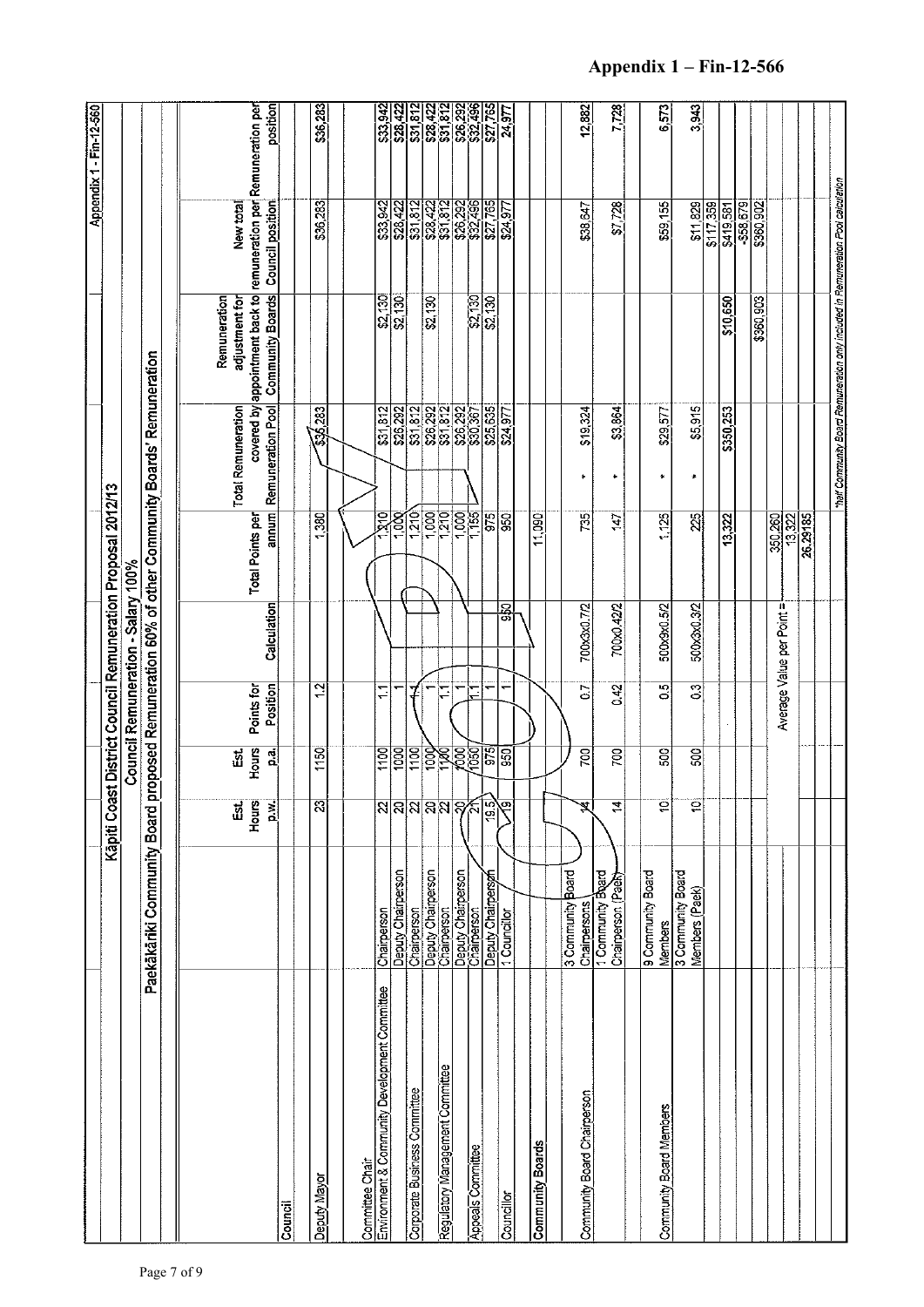Appendix 3 - Fin-12-560

Databases > NZ Law Partner Legislation and Cases > Regulations of  $NZ > L >$  Local Government Elected Members (2011/12) (Certain Local Authorities) Determination (No 2) 2011 > Interpretation > 5 Meaning of resource consent hearing



#### Local Government Elected Members (2011/12) (Certain Local Authorities) Determination (No 2) 2011

- 5 Meaning of resource consent hearing
- $(1)$ In this determination, resource consent hearing means
	- a hearing arising from a resource consent application made under section 88 of the  $(a)$ RMA; or
	- a hearing arising from a notice of requirement given under section 168 of the RMA; or  $(b)$
	- a pre-hearing meeting held under section 99 of the RMA in relation to a hearing  $(c)$ referred to in paragraph (a) or (b); or
	- a hearing relating to a private change to a district or regional plan or policy statement  $(d)$ requested under clause 21 of Schedule 1 of the RMA; or
	- a mediation hearing in the Environment Court as part of an appeal from  $a$  decision of  $(e)$ a local authority; or
	- a hearing on an objection against a charge-fixed by a local authority under section 36  $(f)$ of the RMA.
- To avoid doubt, in this determination, resource consent hearing does not mean- $(2)$ 
	- a hearing of submissions as part of the process of preparation of a district or regional  $(a)$ plan or policy statement; or
	- a hearting relating to a change or variation to a district or regional plan or policy  $\mu$ statement requested by the local authority; or
	- a hearing relating to a notice of requirement initiated by the local authority; or  $\rm (c)$
	- any other hearing not specified in subclause (1).  $(d)$